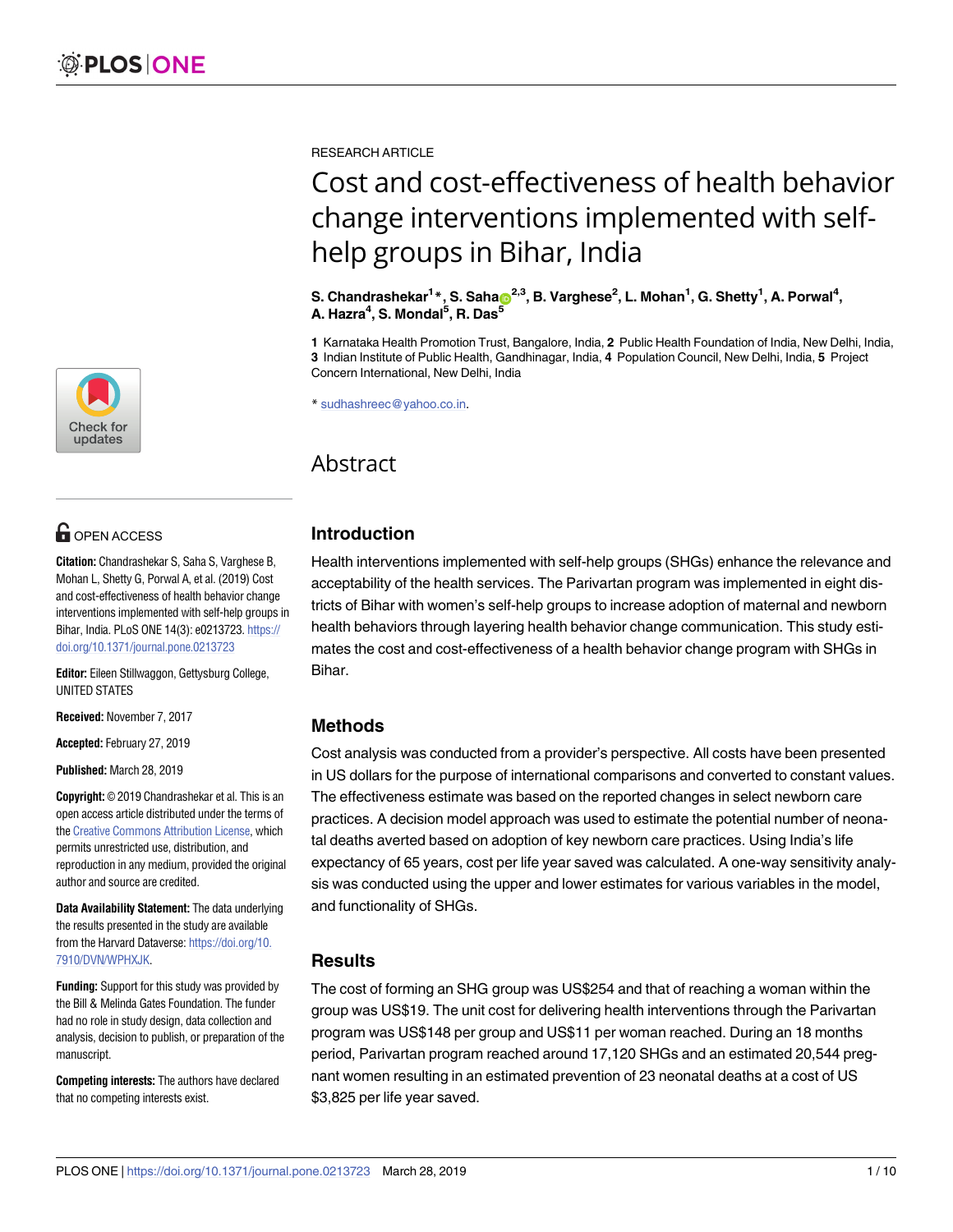# <span id="page-1-0"></span>**Conclusion**

SHGs can be an effective platform to increase uptake of women's health interventions and follow-up care, and also to broaden their utility beyond microfinance, particularly when they operate at a larger scale.

# **Introduction**

Self-help groups (SHGs) are informal groups of 10–20 individuals, mostly women and usually from the same village, formed with the objective of promoting collective savings. In recent years, there have been experiments and other efforts to engage SHGs to increase access to health services and to build bridges between the formal health systems and the communities to which they belong. It is argued that health interventions implemented through SHGs can enhance the uptake of health services.

Programs that promote women's access to credit and livelihood have modest, but positive gains for women and households [[1\]](#page-8-0). Women's increased access to resources have positive associations with improved health such as immunization rates, reduce child mortality, and result in smaller family size and greater well-being of families [\[2,](#page-8-0) [3](#page-8-0)].

A meta-analysis of seven trials conducted in low resource settings found the introduction of community-based interventions towards improving maternal and newborn care through engagement of women's groups was associated with the following:

- a 37% reduction in maternal mortality (odds ratio: 0 $\cdot$  63, 95% CI: 0 $\cdot$  32-0 $\cdot$ 94),
- a 23% reduction in neonatal mortality (odds ratio: 0.77, 95% CI:0.65-0.90),
- a 9% non-significant reduction in stillbirths (odds ratio:  $0.91$ ,  $95\%$  CI: $0.79-1.03$ ) [[4\]](#page-8-0).

In Maharashtra *Mahila Aarogya Samiti*, or women's health groups, were established to address the problems of large population size, limited healthcare resources, and healthcare accessibility. Early evidence from this innovation suggests that this initiative has generated increased awareness about the importance of antenatal care, immunization, and institutional deliveries and enhanced the *Janani Suraksha Yojana* (JSY, a conditional cash transfer program) uptake among community women [[5\]](#page-8-0). In Kerala SHG participation was found to help protect poor women against exclusion from health care and could possibly aid in promoting their mental health [\[6\]](#page-8-0). Another study analyzed national-level data from the third District-Level Household Survey from 601 districts in India to assess the influence of the presence of SHGs in a village on maternal health service uptake. The study showed respondents from villages with an SHG were:

- 19% more likely (OR: 1.19, CI: 1.13–1.24) to have delivered in an institution,
- 8% more likely (OR: 1.08, CI: 1.05–1.14) to feed colostrum to newborns,
- 19% more likely (OR: 1.19, CI: 1.11–1.27) to utilize family planning products and services [\[7\]](#page-8-0).

Studies on the costs of formation and promotion of SHGs are limited. Harper (2002) provided some of the early estimates of the costs of SHG promotion [\[8](#page-8-0)]. That study reported that the costs of developing an SHG from start to bank linkage were found to range between US\$21 and US\$246, and noted that cost depends on existing levels of cohesion within the community.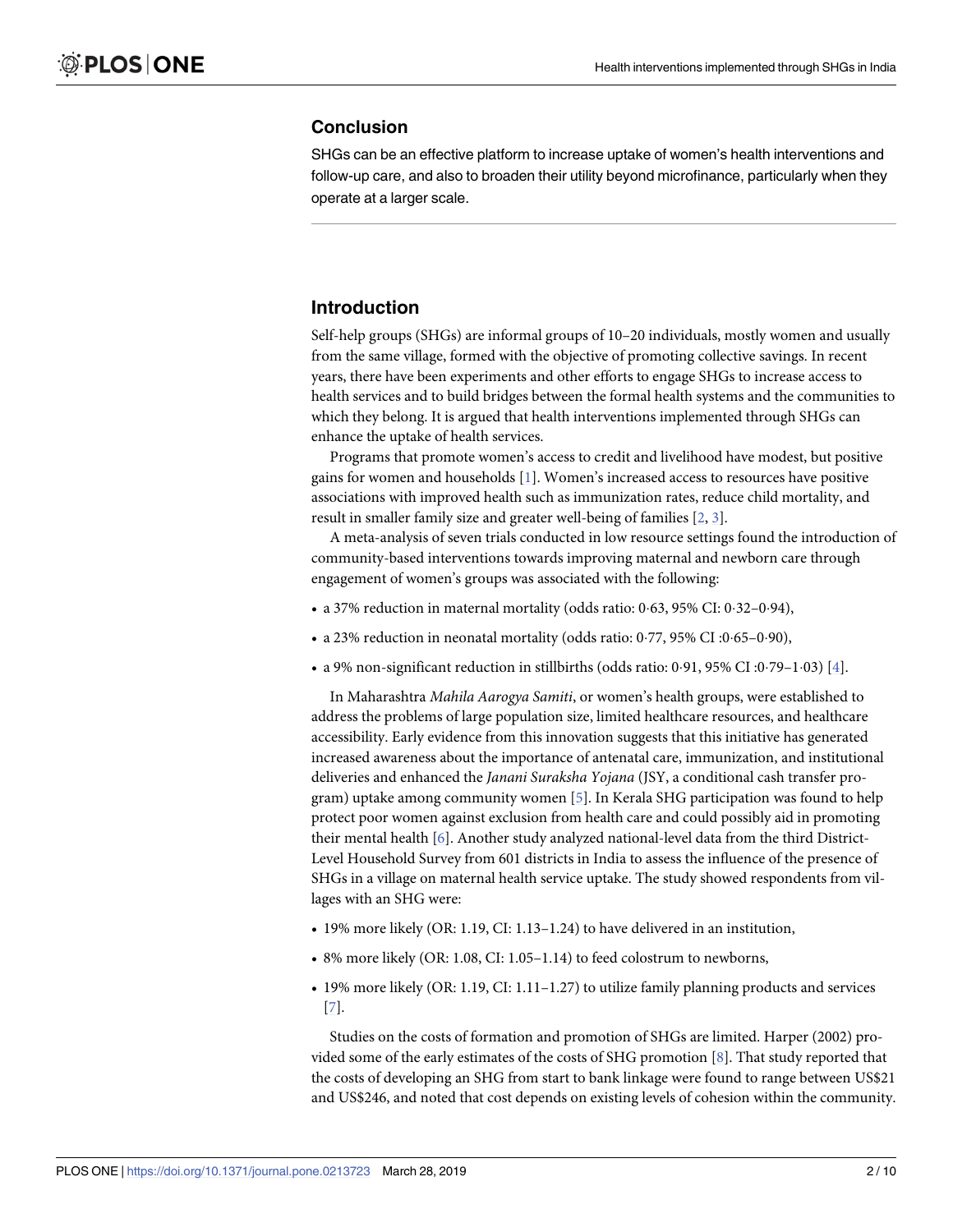<span id="page-2-0"></span>Tankha (2002) computed estimates of the costs of promotion of SHGs of 10 leading NGOs and projects [\[9](#page-8-0)]. The estimates varied from US\$69 to US\$385. UNDP–South Asia Poverty Alleviation Project estimated the cost of promoting an SHG to be US\$231; World Bank estimated this figure to be US\$308 in Velugu project of Andhra Pradesh [\[10,11\]](#page-8-0).

The Parivartan program included mobilizing women into self-help groups and adding on health behavior change communication focused on reproductive, maternal, and newborn health, which we call layering. The main aim of this study is to assess the cost effectiveness in terms of cost per neonatal death averted and life year saved resulting from phase 1 of the program.

### **Study settings**

Parivartan program was rolled out in 55 blocks in eight districts of Bihar and reached 275,000 women of reproductive age through 17,120 SHGs. The program aimed at increasing adoption of key family health and sanitation behaviors through participatory learnings in group settings. The key behaviors being promoted pertain to antenatal care, birth preparedness, postpartum and newborn care, exclusive breastfeeding, complementary feeding, immunization, family planning, and sanitation. In addition to promoting these healthy behaviors, Parivartan aimed to improve access to health care services by facilitating linkages with front-line health care workers. The program in Bihar was designed to establish proof of concept, and was limited to working with a defined number of groups, and reaching women in those groups.

## **Methods**

#### **Cost estimation**

A cost analysis exercise was undertaken from a provider's perspective using an ingredients cost approach. The incremental cost of health layering was estimated based on actual expenditure data. To understand the context of delivering intervention activities, data were collected from 2013 to March 2016. Source of information and data included financial records from project implementing partners, project proposals, special studies and narrative annual reports. Field-based sources included interviews and observation of program staff at different levels during field visits, telephone calls, self-administered questionnaires and e-mail exchanges. Retrospectively, staff in the project, such as project managers, regional staff, block-level staff, SHG members, and community resource persons, were asked to estimate the amount of time spent on various activities of the intervention through time sheets.

Capital costs were estimated by including all equipment, furniture, vehicles and start-up costs (until program was rolled out, such as recruitment, office set-up, induction training) used in the program. Each capital item had a fixed useful life, the cost was annualized with a 3% discount. Fixed costs were included, such as cost of development of guidelines for implementation and their adherence, training costs for both staff and facilitators of women's selfhelp groups, communication material cost, supplies for mothers and counseling costs.

Costs related to project evaluation and research were excluded from the analysis. Recurrent costs, such as personnel, travel, operating costs, training and indirect management costs, and fixed costs are summed up to give the total cost.

Costs were collected retrospectively and considered both the financial costs and the economic costs. Financial cost represents the actual expenditure on goods and services purchased. Economic cost includes the estimated value of goods and services for which there was no financial transaction. Additional items include donated goods and services such as volunteer labor. This measures the opportunity cost. All costs have been presented in US dollars for the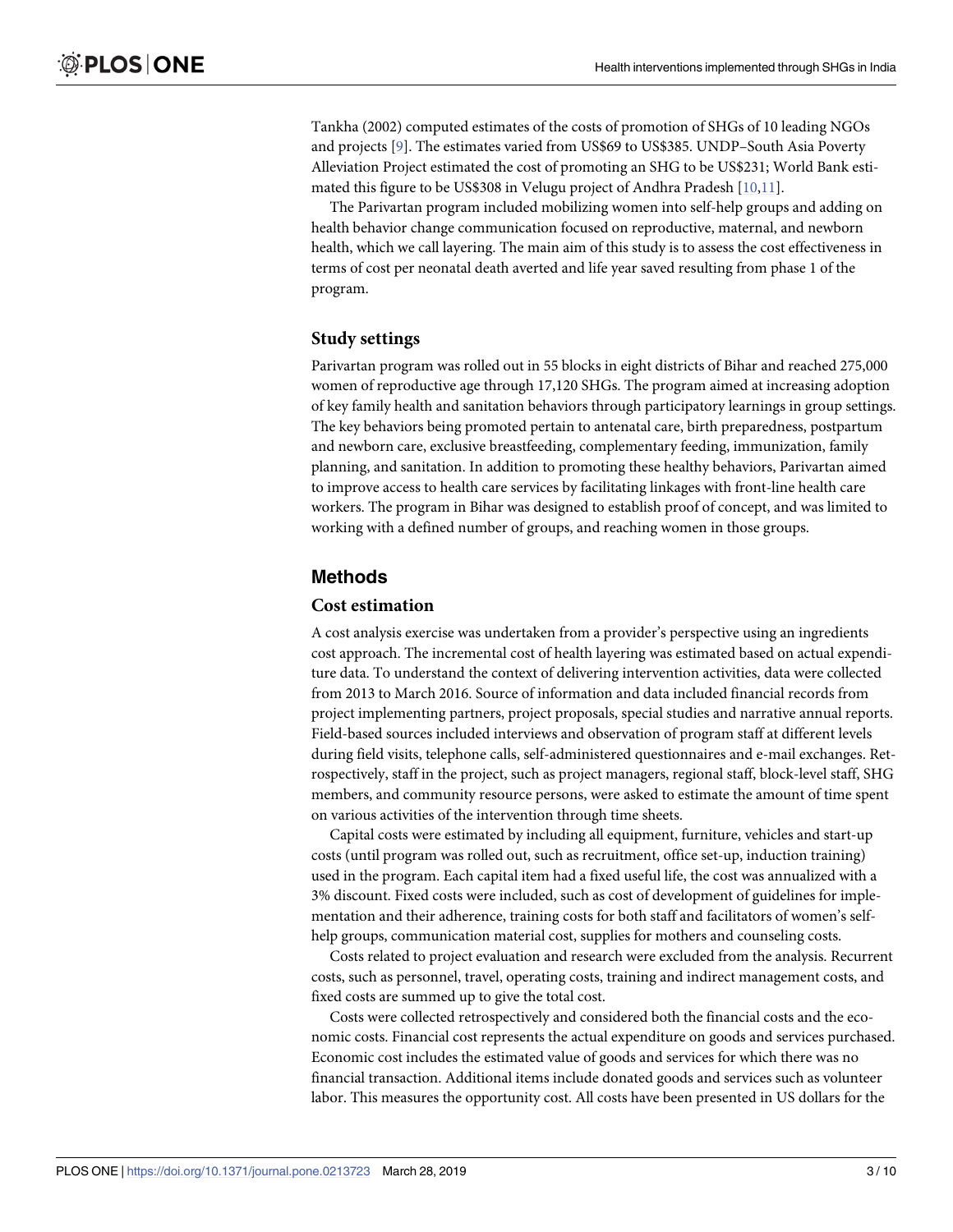purpose of international comparisons and converted to constant values using prevailing inflation and exchange rates.

Activity-based cost was assessed using time sheets. The budget and expenditure statements were reviewed in order to obtain the costs related to specific activities. Group formation costs included are the following:

- staff costs based on time-sheet data including paid volunteers,
- training costs including development and printing of modules,
- meeting costs,
- costs of nurturing activities, establishing linkages with advocacy and enabling environment activities.

The costs of setting up and maintaining SHGs were calculated where new groups were formed. In blocks where health layering was added to existing groups, incremental costs were calculated from a provider's perspective. The incremental costs include total costs minus group formation costs and inputs such as module roll-out, training and support activities to enable access to health care are included.

Health layering costs included are staff costs allocated based on time-sheet data including paid volunteers (*sahelis*) in Bihar. In addition, training costs including modules cost, IEC materials, meeting costs, were added to fixed costs of capital items and general expenses over 3 years. Thus, the total costs were calculated for specific activities like capacity building, health layering activities, group formation and nurturing, and knowledge management.

Directly allocable recurrent costs (specific training costs, group formation costs, development and roll-out of specific modules, and personnel responsible for an identified activity) were allocated. Capital costs were allocated equally to all activities. Total costs of the intervention and average costs per process output were calculated using the costs and program output data.

#### **Effect estimate**

The effectiveness estimate was based on the reported changes in select newborn care indicators that were obtained from a quasi-experimental evaluation survey conducted by the Population Council in the Parivartan blocks comparing women members in SHGs with and without the health layering intervention providing coverage information on the above mentioned health indicators. Surveys were conducted at two periods: baseline survey during 2013 and end line survey during 2016. The evaluation surveys were designed to measure changes in key newborn health practices. Neonatal mortality was not measured directly.

The study protocol was reviewed and approved by the Population Council Institutional Review Board. The survey collected coded information on identifiers such as district code, block code, village code, and SHG code, and therefore the data did not include any names, phone numbers, addresses etc. through which respondent's identity could be revealed. No photographs of the respondents were taken. Informed consent was taken from each respondent before participating in the survey. The research investigator read the consent prepared in the local language, Hindi, explaining the purpose of the study, risks and benefits, confidentiality, voluntariness and rights, compensation, use of study findings and ethical approval of the study. After answering any questions that a respondent might have and confirming her willingness to participate in the survey, the investigator requested a signature on the consent form. If a participant was willing to participate but either could not write or did not want to sign, it is noted as 'oral consent given' in the consent form. The present study is a subset of a larger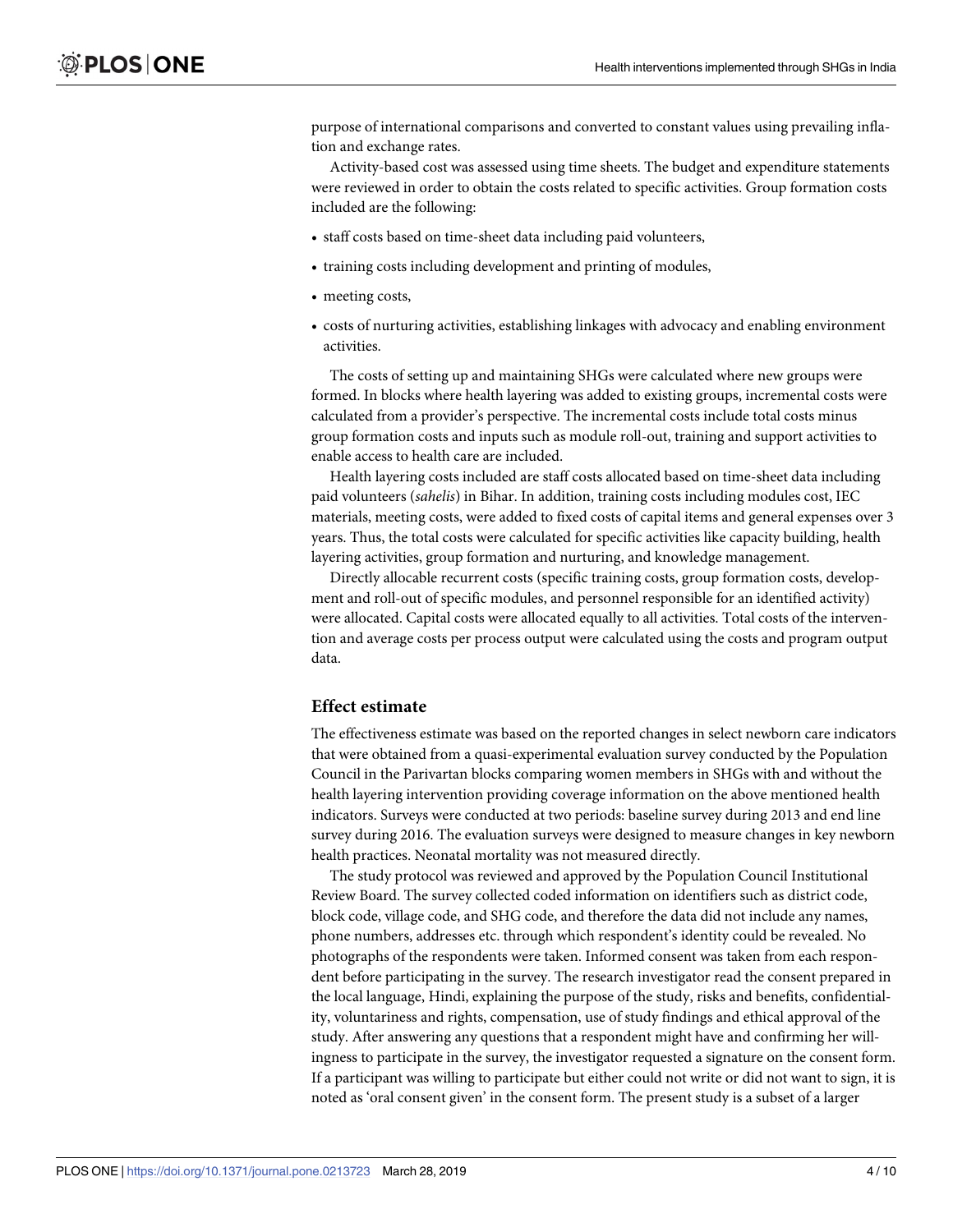<span id="page-4-0"></span>evaluation, and the consent form included permission to share findings through publication in research journals. A copy of the consent form was given to each respondent who agreed to participate in the survey.

Two key systematic reviews of community-level newborn interventions across the continuum of care identified critical indicators that have an impact on neonatal mortality [\[12,13\]](#page-8-0). Both studies identified skilled birth attendant, prevention and management of hypothermia (delayed bathing and skin-to-skin care), and initiation of breastfeeding within an hour of delivery as important newborn practices that have an impact on neonatal mortality. From the list of indicators available from the survey, we chose evidence-based practices that have been reported to have a direct link to neonatal mortality. A composite index was then generated: This is based on the fact that, although individual practices have independent effects, the composite index would have much enhanced effect due to the dynamics of interaction as some practices can enhance and increase the adoption of related practices.

**Composite Index.** Delayed bathing of the newborn for 24 hours OR skin-to-skin care AND breastfed within 1 hour of birth AND institutional delivery AND 3 or more ANC visits OR visited by Frontline worker (FLW) within 2 days of delivery OR clean cord care [obtained from mothers with children 0–5 months.

We then used a decision model approach (Fig 1) to estimate the potential number of neonatal deaths averted based on adoption of these key practices. Decision modeling is a widely used technique in economic evaluation of programs  $[14-16]$  $[14-16]$  $[14-16]$ . It is based on the premise of estimating the probability of events such as death or changes in health occurring as a result of choices among possible pathways. Prost *et al*. (2013) in their review of the effectiveness of various community-based interventions among recently delivered women who participated in various group activities [[4](#page-8-0)] provided a pooled estimate of 23% reduction neonatal mortality rate (NMR) from 7 different randomized controlled trials. This pooled estimate for reduction in



Deaths averted = Total prob of death in intervention minus Total Prob of death in comparison **Fig 1. Decision model approach to estimate potential neonatal deaths averted.**

<https://doi.org/10.1371/journal.pone.0213723.g001>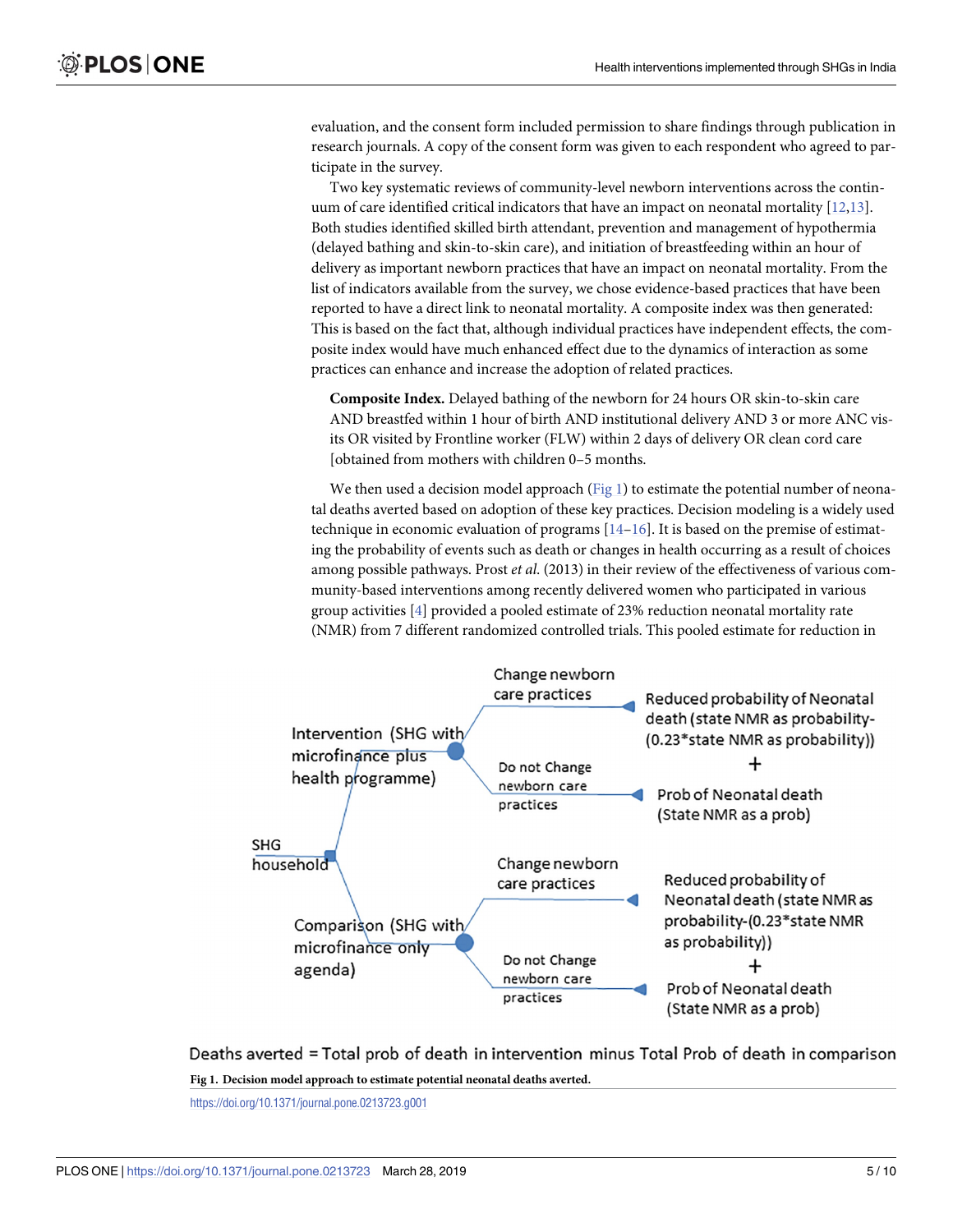<span id="page-5-0"></span>neonatal mortality rate (23% (95% CI: 10% to 35%)) is used in the decision model to estimate the change in composite index of practices that is associated with the intervention. Table 1 lists the variables that were used to compute the program effect.

As baseline and end line estimates of maternal and newborn practices were available for intervention and comparison groups, we used a difference-in-differences (difference of two differences) method to estimate the proportion who change newborn care practices.

The women who reported this combination of practices in intervention groups (due to health intervention and exposure to routine health care services) and in comparison groups (due to exposure to routine health care services) were assigned reduced probability of neonatal mortality (23% reduction of neonatal mortality rate (NMR)). Those who did not report this combination of practices were assigned the state-level average NMR (32 per 1000 for Bihar). Thus, the reported differences in maternal and newborn care practices among comparison and intervention groups were the basis for the reported differences in probability of neonatal death among the intervention and comparison groups [\(Fig](#page-4-0) 1). Admittedly, this method underestimates the true benefits for mother as potential morbidity reduction is perhaps not fully captured.

The number of neonatal deaths in a group (intervention or comparison) was estimated by the following formula:

(NMR as probability x proportion who do not change newborn care practices) + (reduced probability of neonatal death � proportion who change newborn care practices) multiplied by number of pregnant women in a group.

The estimated number of pregnant women per SHG as determined from field-level estimate was 1.2 [\[18](#page-9-0)]. This number was used to assess pregnant women per SHG. Deaths averted due to the intervention were estimated by taking the difference in number of deaths between intervention and comparison groups. Cost-effectiveness ratios were estimated by dividing the incremental cost of the intervention with the number of deaths averted to estimate the cost per neonatal death averted. Although our overall cost estimates included costs of the health layering component, for this analysis we used a conservative estimate of costs. The total cost excluding the costs of group formation has been treated as incremental costs for the health layering intervention.

To estimate the number of life years saved by averting the neonatal deaths, a life expectancy at birth of 65 years multiplied by the number of deaths averted was used. Cost per life year saved was calculated by dividing incremental cost by life years saved. A one-way sensitivity analysis was conducted using the upper and lower estimates for various variables in the model and functionality of SHGs. Functionality of the groups was based on weekly meetings, book of records and weekly saving as revealed from the cross-sectional survey. The baseline and end line surveys indicated that 90% of SHGs were functional.

# **Findings**

### **Cost of program**

The average number of members per SHG was obtained from the program data. The cost of forming an SHG group in Bihar was US\$254 and that of reaching a woman within the group

**Table 1. List of variables used in the decision model (for base case).**

| 32               | Annual Health Surveys 2012-2013 [17] |
|------------------|--------------------------------------|
| 23%              | Prost <i>et al.</i> $(2013)$ [4]     |
| Baseline Endline | Population Council's Survey [18]     |
| 19% 36%          |                                      |
| 17% 50%          |                                      |
|                  |                                      |

<https://doi.org/10.1371/journal.pone.0213723.t001>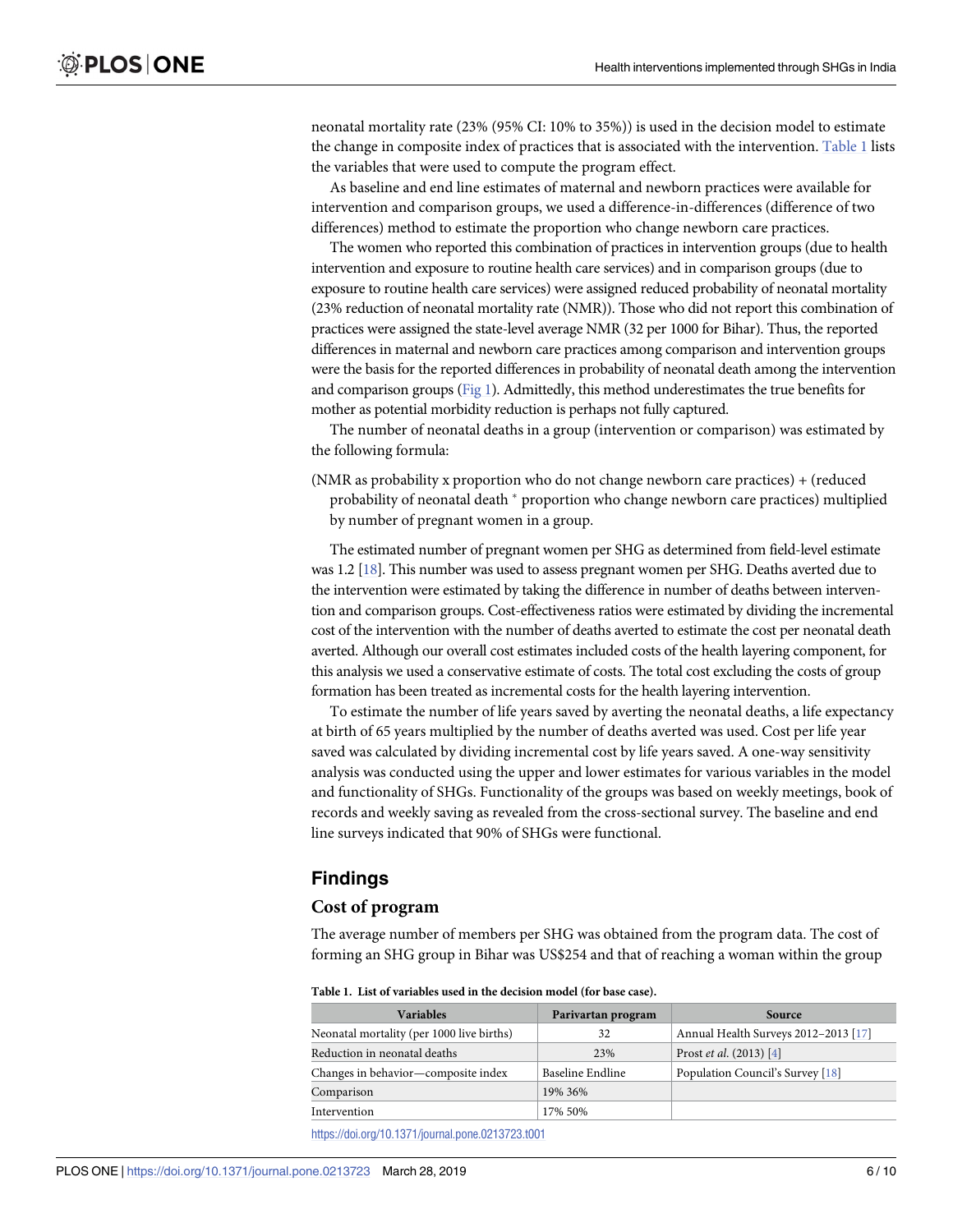| <b>Intervention</b>                                  | Unit cost per SHG<br>$(in \; US\$ | Total no. of women<br>reached | Unit cost per woman reached<br>$(in \; US\$ |
|------------------------------------------------------|-----------------------------------|-------------------------------|---------------------------------------------|
| Total Parivartan program cost<br>$(n = 17,120$ SHGs) | 684                               | 338,419                       | 35                                          |
| Group formation cost in<br>Parivartan program        | 254                               | 224,287                       | 19                                          |
| Health layering cost in Parivartan<br>program        | 148                               | 224,287                       | 11                                          |

#### <span id="page-6-0"></span>**Table 2. Cost of parivartan program.**

Note: In addition to group formation and health layering, other cost item included capacity building cost. This is not shown in the table.

<https://doi.org/10.1371/journal.pone.0213723.t002>

was US\$19 (Table 2). The cost of group formation lies in the middle of the cost range assessed in India [\[9\]](#page-8-0). The unit cost for delivering the health layering through the Parivartan model in Bihar was US\$148 per group and US\$11 per woman reached.

#### **Cost-effectiveness analysis**

The Parivartan program for health behavior change communication with SHGs reached around 17,120 SHGs (considering 90% groups were functional) and an estimated 20,544 pregnant women resulting in an estimated prevention of 23 neonatal deaths. This translates to a cost of US\$3,825 per life year saved under the base case assumptions (Table 3). Sensitivity analyses showed a range of US\$3,221 to US\$11,731 per life year saved either with increased coverage of practices or reduction in the cost of the program, or decrease in number of functional SHGs, or higher reduction in neonatal mortality [\(Table](#page-7-0) 4).

# **Discussion and conclusion**

Health interventions through Parivartan program at US\$ 3,825 per life-year saved is within three times India's per capita GDP of US\$ 1,581. There are many social and health benefits of the intervention. A major limitation of this analysis and model is that it does not take into account all the health benefits of this intervention to both the mother and the newborn. We believe this intervention merits attention. The findings need to be contextualized keeping in view that this program was implemented as an innovation in the basket of high-intensity, high-input demonstration pilots, and was restricted to working with only about 224,287 women.

Self-help groups are primarily established with the goal of addressing financial needs, livelihood and productivity of women in Bihar. Initial results from the Parivartan program in Bihar suggest that SHGs are a useful platform to integrate maternal and child health interventions and also to broaden their utility beyond microfinance, particularly when they operate at a larger scale [[19](#page-9-0)]. Evidence from this innovation suggests that this initiative has generated

#### **Table 3. Cost-effectiveness analysis.**

| <b>Variables</b>                | Parivartan program |  |  |
|---------------------------------|--------------------|--|--|
| Number of SHGs reached          | 17,120             |  |  |
| Number of pregnant women        | 20,544             |  |  |
| Neonatal deaths averted         | 23                 |  |  |
| Cost per neonatal death averted | US\$248,650        |  |  |
| Cost per life year saved        | US\$3,825          |  |  |

<https://doi.org/10.1371/journal.pone.0213723.t003>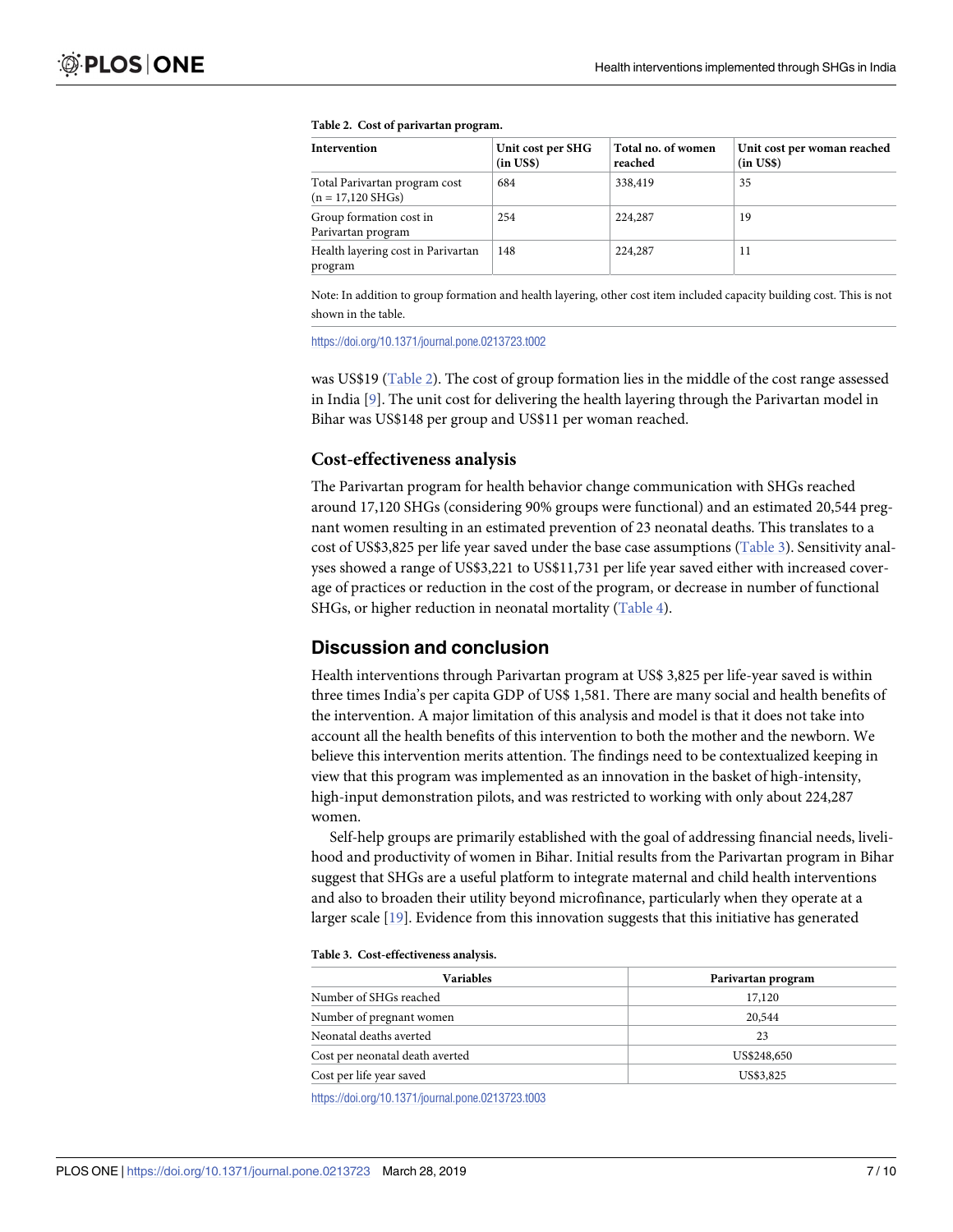| <b>Variables</b>               | Cost per life-year saved |  |  |
|--------------------------------|--------------------------|--|--|
| Base case                      | US\$3,825                |  |  |
| <b>NMR</b> Reduction           |                          |  |  |
| 10%                            | US\$11,731               |  |  |
| 35%                            | US\$3,352                |  |  |
| High Coverage                  | US\$3,221                |  |  |
| Comparison: 46%                |                          |  |  |
| Intervention: 72%              |                          |  |  |
| Reduction in Costs (25%)       | US\$3,825                |  |  |
| Functionality of SHGs (at 90%) | US\$4,250                |  |  |

#### <span id="page-7-0"></span>**[Table](#page-6-0) 4. Sensitivity analysis for cost per life year saved.**

<https://doi.org/10.1371/journal.pone.0213723.t004>

increased awareness about the importance of antenatal care, institutional deliveries, and childcare practices. This has important implications for not only scaling up maternal and child health interventions but also for addressing other priority health issues.

SHGs can be an effective platform to increase uptake of women's health interventions and follow-up care. Early signs of better uptake of maternal and child health services (MCH) are observed where accredited social health activists (ASHA) are part of SHGs. These findings need to be further explored for improving efficiency of our front-line health workers. The SHG platform can be expanded beyond the safe motherhood program. With national scaling up of the proposed National Health Protection scheme, SHGs can play an important role in community monitoring, providing information about entitlements, and thereby improving utilization of health care services and reduction in the burden of catastrophic health expenditure.

The Government of India, under the National Urban Health Mission, has already adapted Mahila Arogya Samiti (Women's health groups) to include community awareness, interpersonal communication, community-based monitoring and linkages with the services and referral. Similarly, the SHG initiative needs to be subsumed under the National Rural Livelihood Mission and the National Health Mission to leverage the existing platform for better health and productivity of the population.

This study contributes to closing an important evidence gap in cost-effectiveness of programs mobilizing women into self-help groups as a mechanism for layering health behavior change communication. Following the lessons from the Parivartan program, the Government of Bihar decided to scale up the health layering intervention across many districts of the state. The pathways to change and the hypothesis around mechanisms that make this intervention successful are ripe for further investigation. There is a need for stronger methodological solutions to capture the range of societal benefits arising out of the program.

# **Author Contributions**

**Conceptualization:** S. Chandrashekar, S. Saha. **Data curation:** S. Chandrashekar, L. Mohan, G. Shetty, S. Mondal. **Formal analysis:** S. Chandrashekar, S. Saha, B. Varghese, S. Mondal. **Funding acquisition:** S. Chandrashekar. **Investigation:** S. Chandrashekar, B. Varghese, S. Mondal, R. Das. **Methodology:** S. Chandrashekar, S. Saha, A. Hazra.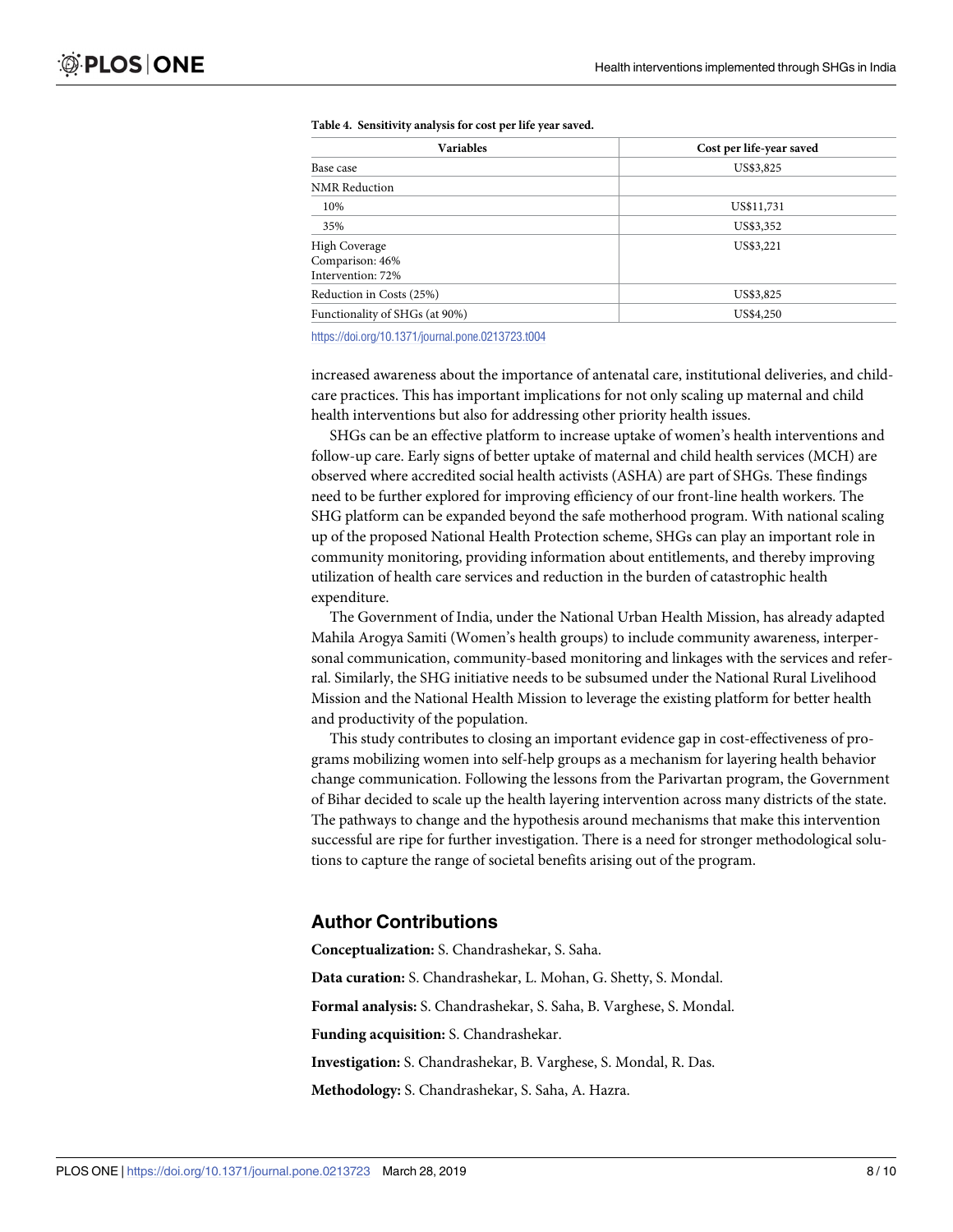<span id="page-8-0"></span>**Project administration:** S. Chandrashekar, S. Saha, G. Shetty, A. Porwal, A. Hazra, S. Mondal, R. Das.

**Resources:** S. Chandrashekar.

**Supervision:** S. Chandrashekar, R. Das.

**Validation:** S. Chandrashekar.

**Visualization:** L. Mohan.

**Writing – original draft:** S. Chandrashekar, S. Saha, B. Varghese.

**Writing – review & editing:** S. Chandrashekar, S. Saha, B. Varghese, A. Porwal, A. Hazra, S. Mondal, R. Das.

#### **References**

- **[1](#page-1-0).** Lorenzetti L. M., Leatherman S., & Flax V. L. (2017). Evaluating the effect of integrated microfinance and health interventions: an updated review of the evidence. Health policy and planning, 32(5), 732– 756. <https://doi.org/10.1093/heapol/czw170> PMID: [28453714](http://www.ncbi.nlm.nih.gov/pubmed/28453714)
- **[2](#page-1-0).** Gakidou E., Cowling K., Lozano R., & Murray C.J. (2010). Increased educational attainment and its effect on child mortality in 175 countries between 1970 and 2009: a systematic analysis. The Lancet, 376(9745), 959–974.
- **[3](#page-1-0).** Murray C.J. & Lopez A.D. (1997). Alternative projections of mortality and disability by cause 1990– 2020: Global Burden of Disease Study. The Lancet, 349(9064), 1498–1504.
- **[4](#page-1-0).** Prost A, Colbourn T, Seward N, Azad K, Coomarasamy A, Copas A, et al. (2013) Women's groups practising participatory learning and action to improve maternal and newborn health in low-resource settings: a systematic review and meta-analysis. The Lancet 381: 1736–1746.
- **[5](#page-1-0).** Rai RK (2014) Tracking women and children in a Continuum of Reproductive, Maternal, Newborn, and Child Healthcare (RMNCH) in India. Journal of epidemiology and global health 4: 239–243. [https://doi.](https://doi.org/10.1016/j.jegh.2013.12.006) [org/10.1016/j.jegh.2013.12.006](https://doi.org/10.1016/j.jegh.2013.12.006) PMID: [25107660](http://www.ncbi.nlm.nih.gov/pubmed/25107660)
- **[6](#page-1-0).** Devika J, Thampi BV (2007) Between 'Empowerment' and 'Liberation': The Kudumbashree Initiative in Kerala. Indian Journal of Gender Studies 14: 33–60.
- **[7](#page-1-0).** Saha S, Annear P, Pathak S (2013) The effect of Self-Help Groups on access to maternal health services: evidence from rural India. International journal for equity in health 12: 36. [https://doi.org/10.1186/](https://doi.org/10.1186/1475-9276-12-36) [1475-9276-12-36](https://doi.org/10.1186/1475-9276-12-36) PMID: [23714337](http://www.ncbi.nlm.nih.gov/pubmed/23714337)
- **[8](#page-1-0).** Harper M. (2002). Promotion of self help groups under the SHG bank linkage program in India; In Seminar on SHG-bank linkage programme at New Delhi (pp. 25–26). Accessible from [https://pdfs.](https://pdfs.semanticscholar.org/37e9/60be6d6bea3fe4b) [semanticscholar.org/37e9/60be6d6bea3fe4b](https://pdfs.semanticscholar.org/37e9/60be6d6bea3fe4b) 5e718cbf0f3aa80efeb5b.pdf.
- **[9](#page-2-0).** Tankha A (2002) Self-help groups as financial intermediaries in India: Cost of promotion, sustainability and impact. New Delhi, available at www apmas org SME Technical Working Papers Series.
- **[10](#page-2-0).** Isern, J. (2007). Sustainability of self-help groups in India: Two analyses. Consultative group to assist the poor (CGAP). No. 12, August 2007. Available from: [https://www.cgap.org/sites/default/files/](https://www.cgap.org/sites/default/files/researches/documents/CGAP-Occasional-Paper-Sustainability-of-Self-Help-Groups-in-India-Two-Analyses-Aug-2007.pdf) [researches/documents/CGAP-Occasional-Paper-Sustainability-of-Self-Help-Groups-in-India-Two-](https://www.cgap.org/sites/default/files/researches/documents/CGAP-Occasional-Paper-Sustainability-of-Self-Help-Groups-in-India-Two-Analyses-Aug-2007.pdf)[Analyses-Aug-2007.pdf](https://www.cgap.org/sites/default/files/researches/documents/CGAP-Occasional-Paper-Sustainability-of-Self-Help-Groups-in-India-Two-Analyses-Aug-2007.pdf).
- **[11](#page-2-0).** AccessAfrica (2011): Microfinance in Africa: State of the Sector Report 2011. Closing the Gap. Available from: [https://www.care.org/sites/default/files/documents/MF-2011-CARE-Access-Africa-Closing](https://www.care.org/sites/default/files/documents/MF-2011-CARE-Access-Africa-Closing-the-Gap.pdf)[the-Gap.pdf](https://www.care.org/sites/default/files/documents/MF-2011-CARE-Access-Africa-Closing-the-Gap.pdf).
- **[12](#page-4-0).** Darmstadt G. L., Bhutta Z. A., Cousens S., Adam T., Walker N., De Bernis L., & Lancet Neonatal Survival Steering Team. (2005). Evidence-based, cost-effective interventions: how many newborn babies can we save? The Lancet, 365(9463), 977–988.
- **[13](#page-4-0).** Bhutta ZA, Das JK, Bahl R, Lawn JE, Salam RA, Paul VK, et al. (2014) Can available interventions end preventable deaths in mothers, newborn babies, and stillbirths, and at what cost? The Lancet 384: 347–370.
- **[14](#page-4-0).** Drummond M. F., Sculpher M. J., Claxton K., Stoddart G. L., & Torrance G. W. (2015). Methods for the economic evaluation of health care programmes. Oxford: Oxford University Press.
- **15.** Haddix AC, Teutsch SM, Corso PS (2003) Prevention effectiveness: a guide to decision analysis and economic evaluation. Oxford: Oxford University Press.